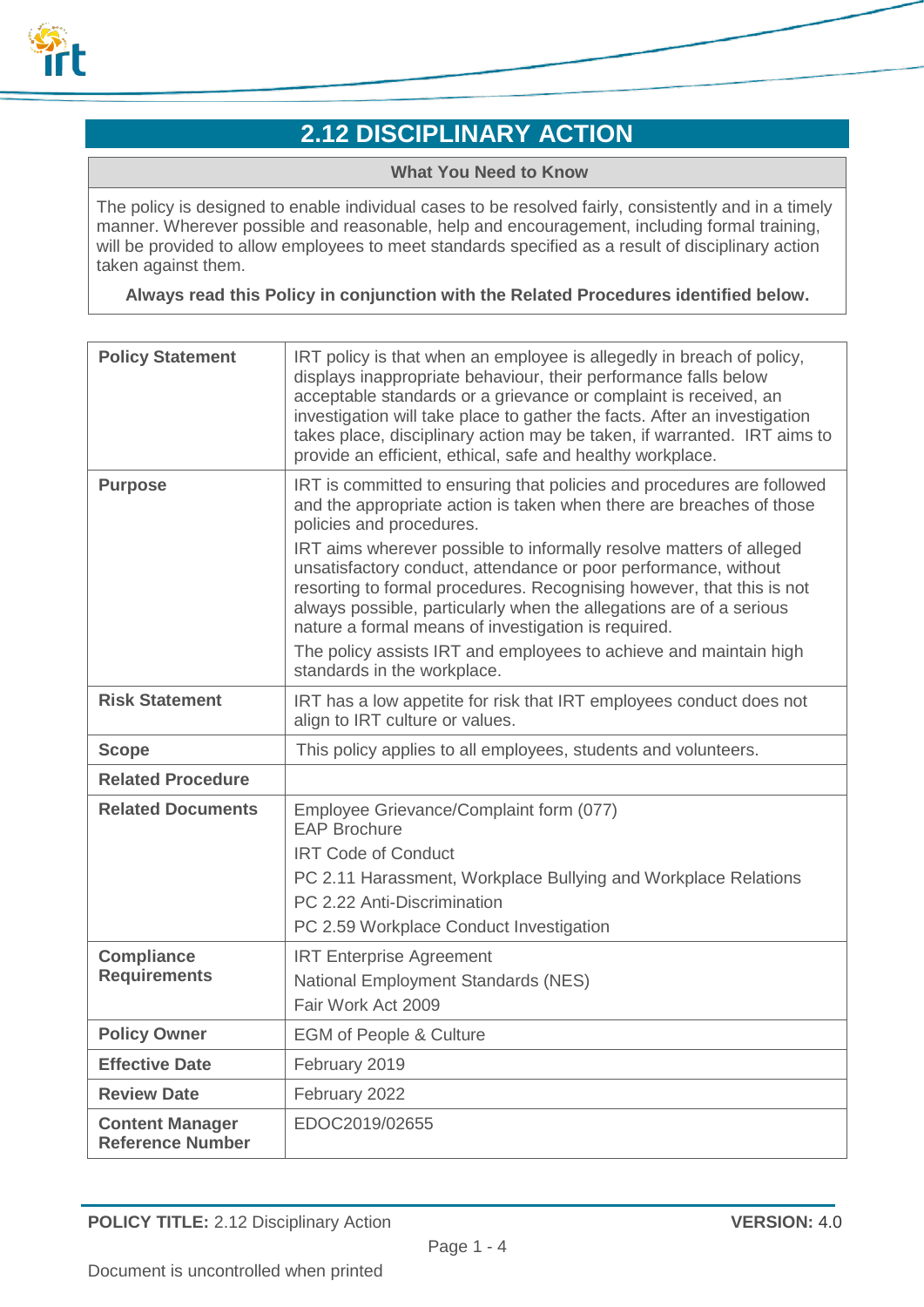

## **1 POLICY PRINCIPLES**

#### **1.1 Failure to Comply**

A serious breach of IRT's policies and procedures, insubordination, illegal conduct or activity, violation of the Code of Conduct, neglect of duties or other breaches of an employee's terms of employment are examples of misconduct for which disciplinary action may be warranted.

#### **1.1.1 Grounds for Disciplinary Action**

Disciplinary action may be taken in response to any:

- breaches of IRT policies and procedures;
- breaches of the IRT Code of Conduct;
- excessive absences:
- unsatisfactory performance;
- unacceptable conduct; and/or
- willful or serious misconduct.

#### **1.2 Disciplinary Procedure**

The procedures outlined below are intended as a guide only. Nothing in this policy prevents IRT from issuing a final warning at any stage of the process, particularly if the alleged breach is proven and serious enough to warrant a final warning. Similarly, if the circumstances warrant, nothing in this policy prevents IRT from dismissing an employee at any stage of the procedure set out in this policy, for example in circumstances involving wilful or serious misconduct by an employee. The EGM of People & Culture (or delegated to the P&C Business Partner) must be consulted before any action is taken to dismiss an employee as appropriate delegations need to be adhered to.

#### **1.3 Disciplinary Outcome Interview**

Once investigation of the matter has been undertaken, the Supervisor/Manager should decide on what disciplinary action, if any, is to be taken (they may seek guidance from People & Culture, if required):

- The employee should be asked to attend a follow up meeting to discuss the outcome of the fact finding process.
- The employee should be given written notice (invitation) of the meeting and what will be discussed at the meeting.
- The employee should be given the opportunity to have a support person present at the meeting.
- If the employee is being given a first, second or final warning, this should be communicated to the employee at the follow up meeting and confirmed in writing.
- Any follow up action recommended should occur unless circumstances change.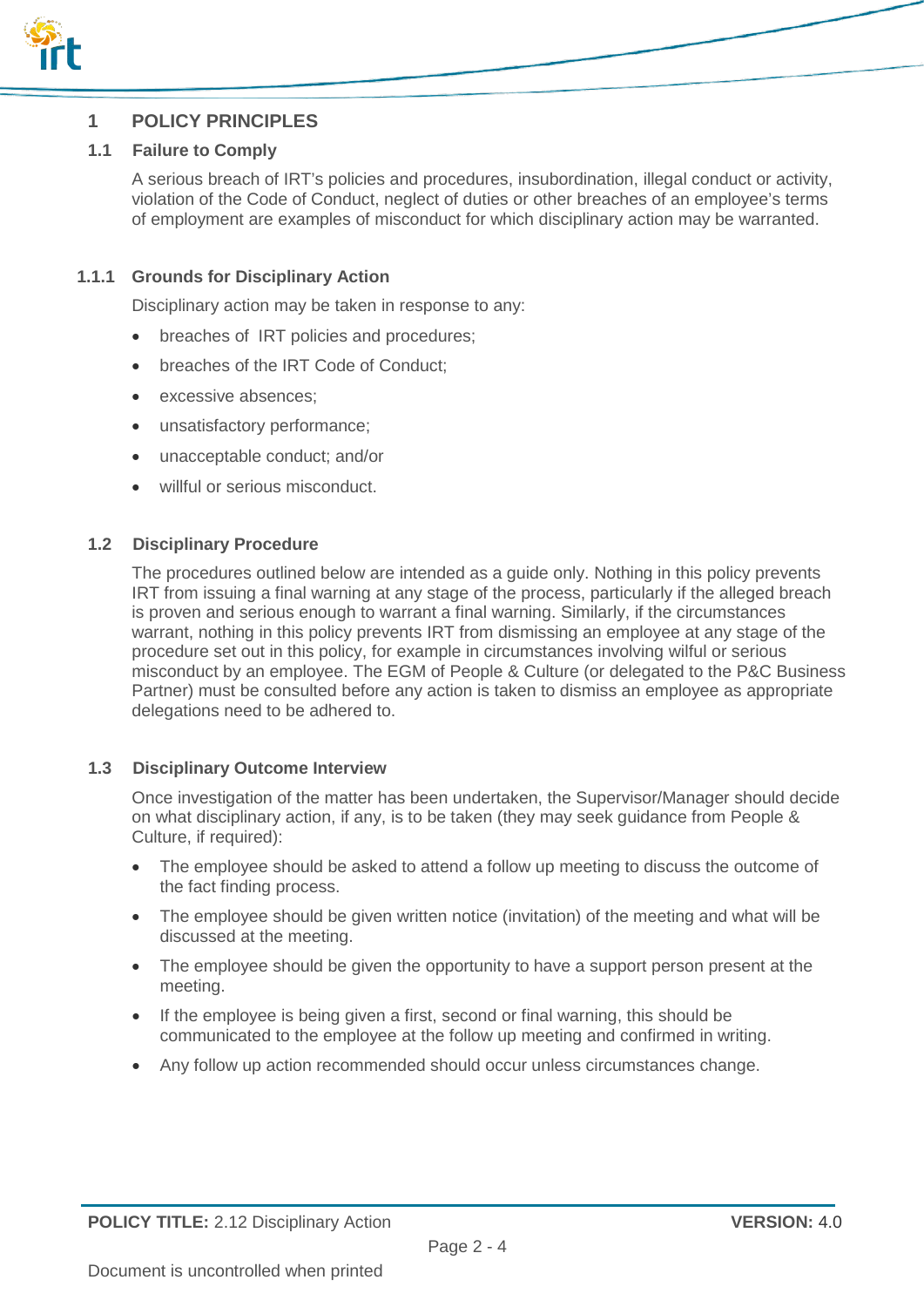

#### **1.4 Disciplinary Action**

Any disciplinary action taken will depend on the circumstances and would include a consideration of whether the employee has received any prior verbal or written warnings in relation to their performance or conduct. The employee's service and conduct to date should also be considered.

Individual occurrences should be treated on their own merits. If the result of the investigation warrants disciplinary action, it's only then that prior formal warnings can be incorporated to determine the level of warning issued (e.g. second, third or final).

Examples of disciplinary action which may be taken by IRT include, but are not limited to, the following:

- Training/education;
- Verbal warning;
- Written warning; or
- Dismissal, including summary dismissal in circumstances of serious or wilful misconduct.

#### **1.4.1 If Dismissal is recommended**

Following the investigation, a recommendation is made to the EGM or CEO for termination. Upon review of the evidence provided the EGM or CEO may support the recommendation however must ensure that the employee is given the opportunity to show cause as to why their contract of employment should not be terminated.

The employee will be informed in a meeting with the Supervisor/Manager. The employee should be given an opportunity to show cause and give their reasons (if any) as to why they shouldn't be dismissed. These reasons will be considered before a final decision is made which can only be by the EGM or CEO or their delegate.

#### **1.4.2 Summary Dismissal**

IRT may dismiss an employee without notice or warning when the employer believes on reasonable grounds that the employee's conduct is sufficiently serious to justify immediate dismissal.

Serious misconduct is seen as actions by an employee that is intentional and causes serious immediate risk to the health or safety of a person, or the reputation, viability or profitability of the business. For example, theft, fraud, elder abuse, assault or serious breaches of IRT policies and procedures.

The supervisor/manager must contact the EGM of People & Culture before summarily dismissing an employee. Any decision to summarily dismiss an employee must be approved by the EGM or CEO or delegated authority.

*NOTE: The preferred approach is to suspend the employee with pay so as to ensure all information is considered prior to finding the decision.*